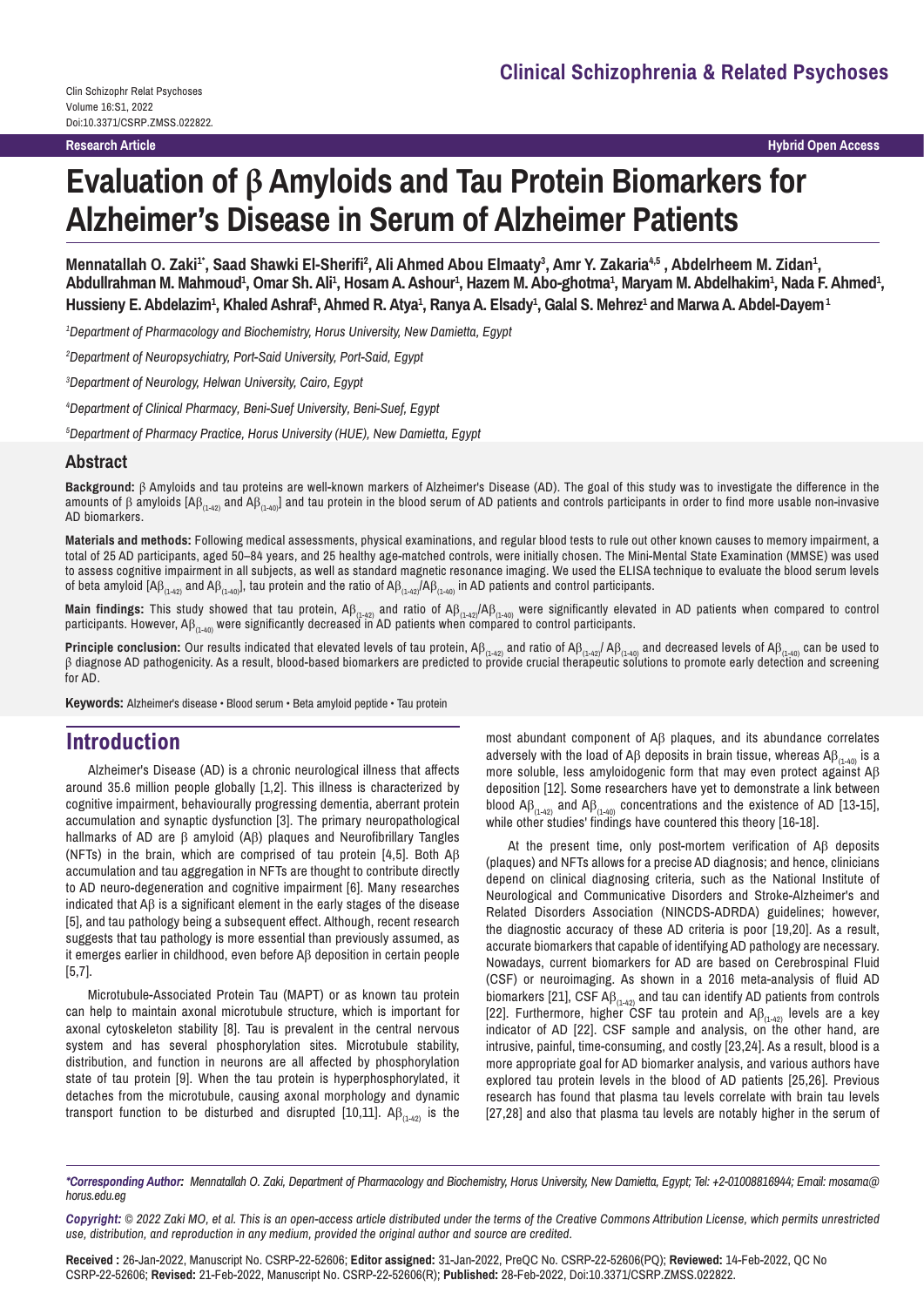AD patients [29-32]. Furthermore, another research found a link between plasma tau levels and CSF total tau or phosphorylated tau (T181) levels [33], indicating the relevance of serum tau measurements in the diagnosis of AD. A recent research also found that tau/A $\beta_{(1-42)}$  levels in plasma were highly predictive of brain tau deposition and were linked to changes in cerebral Aβ deposition, brain glucose metabolism and hippocampus volume change [34]. Nevertheless, there was significant variance among the few available studies on AD serum markers, demanding more investigation for diagnostic reliability and relationship with clinical characteristics such as cognitive impairment.

Aβ and tau proteins are well-known markers of AD. As a result, the goal of this study is to look at variations in the concentrations of Aβ [Aβ<sub>(1-42)</sub> and  $\mathsf{AB}_{(1,40)}$ ] and tau protein in the blood serum of AD patients and control participants in order to develop more usable non-invasive AD biomarkers.

# **Materials and Methods**

## **Participants**

A randomized controlled trial applied on total of 25 participants (aged 50–84 years) and 25 healthy age matched controls who were recruited from private clinics in Mansoura, Egypt A total of 25 participants (aged 50–84 years) and 25 healthy age-matched controls were recruited from private clinics in Mansoura, Egypt. Before taking part in the study, all subjects provided informed consent. Individuals with subjective cognitive impairments were first tested and pre-screened for cognitive impairment using the Mini-Mental State Examination (MMSE), which had a cut-off score of 23 points, and then scanned for optical coherence tomography.

## **Mini-Mental State Examination (MMSE)**

Considering the MMSE score might indicate the severity of cognitive impairment, it is reasonable that the relation between this psychological test and OCT parameters could be relevant information for clinical evaluation and monitoring of cognitively impaired individuals. The brief cognitive evaluations required are typically paper-and-pencil tests that take no more than 10 minutes to finish, involve major mental abilities, yield an objective score, and examine functions such as registration (repeating named prompts), awareness and calculation, remember, language, ability to follow simple instructions, and orientation [35]. MMSE was first launched in 1975 [36]. In order to distinguish organic psychiatric patients from functional psychiatric patients [36,37], a healthcare professional asks a patient a series of questions meant to evaluate a variety of ordinary mental functions during the MMSE. The MMSE has a maximum score of 30 points. A score of 20 to 24 signifies mild dementia, a score of 13 to 20 implies moderate dementia, and a score of less than 12 reveals severe dementia. A person with AD's MMSE score drops by two to four points every year on average. The MMSE has several advantages, including quick administration, the accessibility of different language translations, and elevated levels of acceptability as a diagnostic tool among health professionals and researchers [38].

## **Inclusion and exclusion criteria**

Patients with comorbidities were not permitted to take part. A physical examination, routine blood tests (e.g., complete blood cell count, vitamin B-12 levels, thyroid function tests, and creatinine, Aspartate Aminotransferase (AST), Alanine Aminotransferase (ALT), and C-reactive protein) were performed on all participants to rule out other known contributors to memory impairment. To rule out the likelihood of overt cerebrovascular illness, routine Magnetic Resonance Imaging (MRI) scans were also done. Control patients got medical examinations to rule out major medical conditions (e.g. Type 1 diabetes mellitus, significant hypertension, or cardiovascular disease). All clinical evaluations were performed by specialists who had been unaware of the patients' genetic status; however, the blinded condition could not be achieved for obviously demented people. Table 1 summarizes the clinical and demographic characteristics of the study population.

**Table 1.** Demographic characteristics and baseline measures for controls and patients with Alzheimer Disease (AD).

|                                                 |                   | Controls (n=25) AD participants (n=25) P value |             |
|-------------------------------------------------|-------------------|------------------------------------------------|-------------|
| Men/Women                                       | 11/14             | 12/13                                          |             |
| Age, mean $\pm$ SD                              | $65.4 \pm 8.5$    | $69.96 \pm 7.94$                               | 0.0338      |
| MMSE score (0-30),<br>$mean + SD$               | $28.52 \pm 0.92$  | $21 \pm 2.22$                                  | $< 0.0001*$ |
| Duration of illness,<br>mean $\pm$ SD           | Not applicable    | $2.2 \pm 0.96$                                 |             |
| RBCs count (106/<br>$mm3$ ), mean $\pm$ SD      | $3.44 \pm 0.13$   | $3.39 \pm 0.18$                                | 0.2611      |
| WBCs count (103/<br>$mm3$ ), mean $\pm$ SD      | $6.95 \pm 0.82$   | $7.002 \pm 0.66$                               | 0.8218      |
| Platelets count (103/<br>$mm3$ ), mean $\pm$ SD | $99.19 \pm 5.03$  | $101.6 + 17.63$                                | 0.5087      |
| Serum ALT (IU/L),<br>$mean + SD$                | $30.53 \pm 3.19$  | $30.49 \pm 2.54$                               | 0.7846      |
| Serum AST (IU/L),<br>mean $\pm$ SD              | $35.95 \pm 2.68$  | $36.77 \pm 4.43$                               | 0.4367      |
| T3 (pg/ml), mean $\pm$ SD                       | $3.05 \pm 0.39$   | $3.15 \pm 0.36$                                | 0.3234      |
| T4(ng/dL), mean $\pm$ SD                        | $1.27 \pm 0.16$   | $0.25 \pm 0.09$                                | 0.5764      |
| TSH (IU/ml), mean<br>$±$ SD                     | $2.22 \pm 0.13$   | $2.26 \pm 0.14$                                | 0.3589      |
| CRP (mg/L), mean<br>$±$ SD                      | $3.7 \pm 0.24$    | $3.76 \pm 0.25$                                | 0.41        |
| Vitamin B12 (pg/ml),<br>mean $\pm$ SD           | $373.3 \pm 34.14$ | $378.1 \pm 38.75$                              | 0.6394      |
| Creatinine (mg/dL),<br>mean $\pm$ SD            | $0.83 \pm 0.08$   | $0.83 \pm 0.09$                                | 0.9404      |

**Note:** \*Statistically significant from control group (p˂0.05)

**Abbreviations:** MMSE: Mini-Mental State Examination; RBCs: Red Blood Cells count; WBCs: White Blood Cells count; ALT: Alanine Transferase; AST: Aspartate Transferase; T3: Triiodothyronine; T4: Tetra-iodothyronine; TSH: Thyroid Stimulating Hormone; CRP: C-Reactive Protein

#### **Separation of serum**

Each participant's blood sample was withdrawn in ten milliliters (mL) through vein puncture into sterile vacutainers with separator gel and clot promoter without EDTA under strict aseptic conditions and kept at room temperature for 30 minutes. The samples subsequently were clotted for 30–40 minutes at room temperature before becoming centrifuged at 1000 g for 20 minutes at 4°C to collect the supernatants (serums).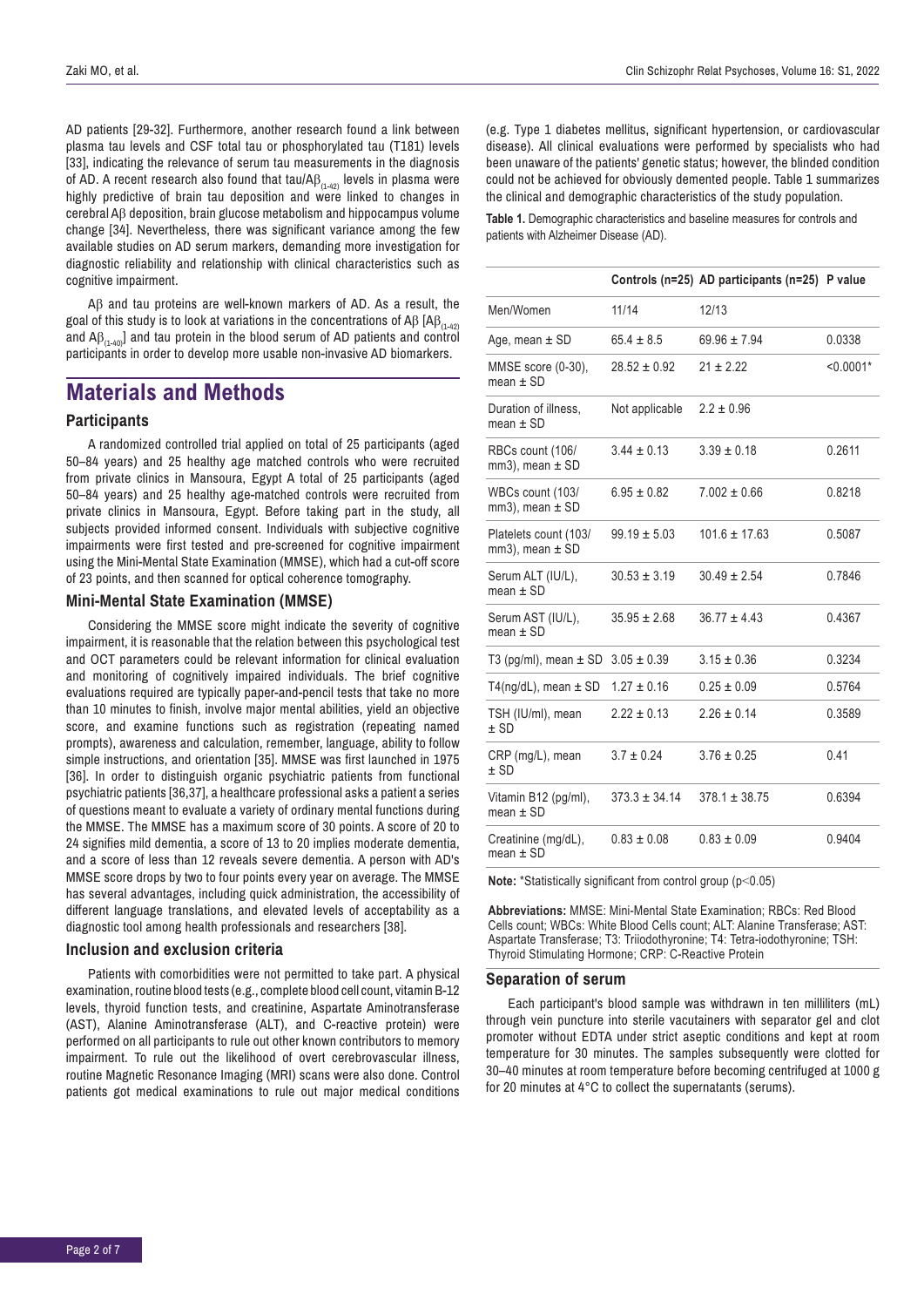## **Assays of serum**

Assays were performed on blood serum samples from AD patients and control participants that had been stored in -70°C freezers for varying lengths of time without being disturbed. Temperature management in the low temperature freezers is checked regularly.

#### **Enzyme-linked immune-sorbent assay**

The supernatant remaining after blood centrifugation was used to estimate protein levels in serum using commercially available ELISA kits according to the method of Bradford [39]. An Enzyme-Linked Immuno-Sorbent Assay (ELISA) plate reader was used to measure all ELISA kits (Stat Fax 2200, Awareness Technologies, Florida, USA). Triplicate samples were taken. The concentration was determined using the standard curve. All experimental methods were carried out in accordance with the manufacturers' instructions.

#### **Assessment tauopathy related enzymes**

**Human MAPT:** A sandwich enzyme immunoassay technique was used to assess the concentration of human MAPT in serum samples of AD patients and control participants by a human MAPT ELISA assay kit (Shanghai Sunred biological technology Co., Shanghai, China, Cat. No. 201-12-4259).

**Human Aβ(1-40):** A sandwich enzyme immunoassay technique was used to assess the concentration of human A $\beta_{_{(1\text{-}40)}}$  in serum samples of AD patients and control participants by a human A $\beta_{_{(1\text{-}40)}}$  ELISA assay kit (Shanghai Sunred Biological Technology Co., Shanghai, China, Cat. No. 201-12-1231).

**Human Aβ(1-42):** A sandwich enzyme immunoassay technique was used to assess the concentration of human  $\mathsf{AB}_{(1,42)}$  in serum samples of AD patients and control participants by a human  $\widetilde{\mathsf{A}}\beta_{(1-42)}$  ELISA assay kit (Shanghai Sunred Biological Technology Co., Shanghai, China, Cat. No. 201-12-1265).

#### **Statistical analysis**

Data were expressed as mean ± SD. Comparisons between control and AD groups were performed by student t-test using GraphPad instat 3.0. Significance was defined as P<0.05. The graphs were made using GraphPad Prism 8.0.

## **Results**

## **Baseline and global measures**

This study included 25 AD patients and 25 control participants. Their baseline data was presented in Table 1. There was no significant difference between the two groups in demographic data such as age (p=0.0338). There were no significant difference between the studied groups in their baseline laboratory data such as red blood cells count (p=0.2611), white blood cells count (p=0.8218), platelets count (p=0.5087), alanine aminotransferase level (p=0.7846), aspartate aminotransferase level (p=0.4367), tri-iodothyronine level (p=0.3234), tetra-iodothyronine level (p=0.5764), thyroid stimulating hormone level (p=0.3589), C-reactive protein level (p=0.41), vitamin B-12 level (p=0.6394), serum creatinine level (p=0.9404). These laboratory tests were made to exclude secondary cause of dementia. Assessment of the MMSE scale was performed once in the control group and in the AD group. The obtained results from MMSE test were comparable in AD group and statistically significantly lower than in the control group.

#### **Serum tau protein level**

The concentration of tau protein in the serum of AD patients was significantly higher by 70% when compared with tau protein concentration in serum of control participants (Figure 1).



**Figure 1.** Scatter graphs of tau protein levels in serum samples of AD patients and control participants.

**Note:** Data are presented as mean  $\pm$  SD (n=25) \*Statistically significant from control group (p˂0.05)

## **Serum Aβ(1-40) protein level**

The concentration of  $AB_{(1-40)}$  protein in the serum of AD patients was significantly lower by  $16.5\%$  when compared with  $AB_{(1-40)}$  protein concentration in serum of control participants (Figure 2).



**Figure 2.** Scatter graphs of Aβ 1-40 protein levels in serum samples of AD patients and control participants.

**Note:** Data are presented as mean ± SD (n=25) \*Statistically significant from control group (p˂0.05)

## **Serum Aβ(1-42) protein level**

The concentration of  $AB_{(1-42)}$  protein in the serum of AD patients was significantly higher by 65% when compared with  $AB_{(1-42)}$  protein concentration in serum of control participants (Figure 3).



**Figure 3.** Scatter graphs of Aβ 1-42 protein levels in serum samples of AD patients and control participants.

**Note:** Data are presented as mean  $\pm$  SD (n=25) \*Statistically significant from control group (p˂0.05)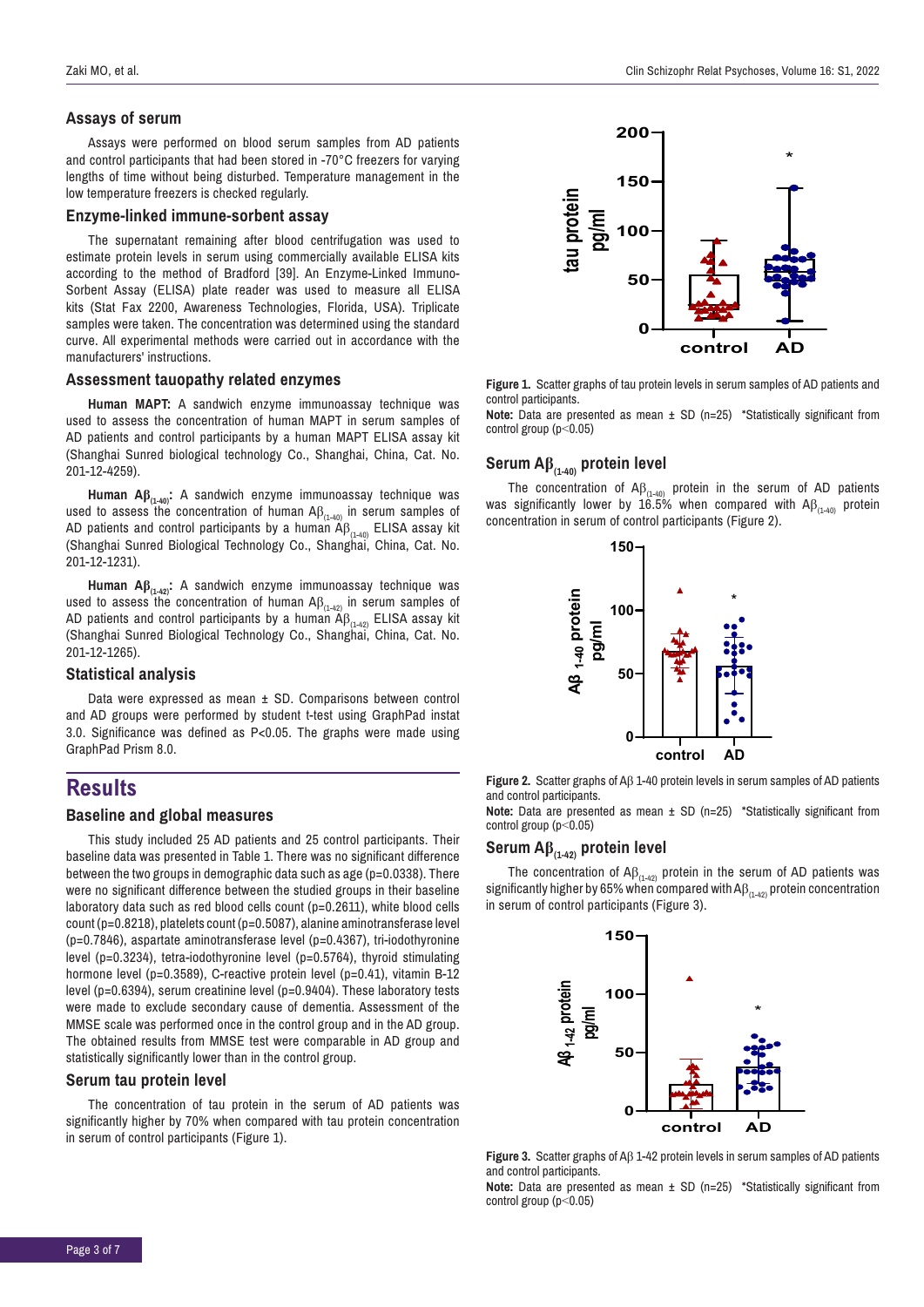#### **The ratio of blood serum concentration of Aβ(1-42)/Aβ(1-40) proteins**

The ratio of  $AB_{(1-42)}/AB_{(1-40)}$  in serum samples of AD patients was 2.3 folds higher than Aβ<sub>(1-42</sub>/Aβ<sub>(1-40)</sub> concentration in serum samples of control<br>portisipants (Figure 4) participants (Figure 4).



**Figure 4.** Scatter graphs of ratio of  $\mathsf{AB}_{1\rightarrow 2}/\mathsf{AB}_{1\rightarrow 0}$  protein levels in serum samples of AD patients and control participants.

**Note:** Data are presented as mean ± SD (n=25) \*Statistically significant from control group (p˂0.05)

## **Discussion**

Powerful translational finding suggests that disease-modifying therapies for neurodegenerative diseases, including AD, are now more likely to achieve significant effectiveness if initiated as early as possible in the disease process, by relatively well maintaining of neuronal networks homeostasis [40-42]. There is a strong need for blood-based biomarkerguided studies in cognitively normal persons at risk for AD. Blood-based biomarkers are expected to aid in the early diagnosis and classification of people based on their underlying unique pathophysiology at certain time points throughout illness development, as well as to enable accurate biological staging [40,42,43]. Herein, our data show that the plasma tau protein,  $AB_{(1-42)}$  protein and ratio of plasma  $AB_{(1-40)}/AB_{(1-42)}$  was significantly higher in AD patients while plasma A $\beta_{(1-40)}$  was significantly decreased in AD patients when compared to control participants.

The tau protein is a phosphoprotein that is encoded by the Microtubule-Associated Protein Tau (MAPT) gene *via* alternative splicing [44-48]. In AD, NFTs form in the brain in a regular and hierarchical structure that begins in layer II of the entorhinal cortex, travels through the limbic and association regions, and eventually reaches the hippocampus and neocortex [49]. Pathological tau can spread from cell to cell, spreading the disease from impacted to connecting healthy parts of the brain [50,51]. Tau protein combines with tubulin and preserves microtubule integrity through phosphorylation. Tau has 79 phosphorylation sites, the phosphorylation status of which is controlled by tau kinases and phosphatases [52]. Inhibition in this process leads to hyperphosphorylation of tau at these precise locations, resulting in the development of NFTs and neuronal cell death [53]. It was reported that tauopathy was produced in recipient animals by injecting brain extracts from mice or humans with tauopathy into the brains of wild-type animals, and it spread from the injection site across neuronal connections [54-60]. Though the ELISA method for measuring CSF tau in AD patients is well established, the sensitivity and specificity vary throughout researches [22,25]. Previous research found a link between high levels of plasma tau and poor logical memory, total grey matter volume, hippocampal and grey matter thickness [25]. A high tau level had been linked to the development of AD and a considerable mortality rate. In the instance of AD patients, the production of NFTs in the brain was found to be associated with increasing amounts of hyperphosphorylated tau protein [61]. High tau protein phosphorylation has also been linked to a quicker development of moderate cognitive decline to AD and rapid cognitive decline in AD [62,63]. Here, we measured elevated level of tau protein in serum of AD patients

compared to controls participants by ELISA technique. These proteins' high sensitivity and specificity may be effective in diagnosing the AD condition with high accuracy by eliminating false positive and false negative findings.

Aβ is a proteolytic component of Amyloid Precursor Protein (APP), which is abundantly expressed in neurons and is physiologically involved in various functions including neurite outgrowth, axonal guiding regulation, synapses function, plasticity regulation, involvement in initial nervous system development, and neuroprotective effects [64-66]. APP can be processed in two ways: in the non-amyloidogenic pathway, APP is first cleaved by α-secretase, and then by  $γ$ -secretase, which cuts the protein inside the A $β$ domain. However, in the amyloidogenic pathway, APP is broken sequentially by β-and γ-secretase before being released extracellularly as Aβ pieces of varying lengths, but primarily consisting of 40  $[A\beta_{(1-40)}]$  or 42  $[A\beta_{(1-42)}]$ amino acid residues [67]. Once generated, monomeric Aβ can combine into various assemblies, giving rise to insoluble oligomers, protofibrils, as well as Aβ fibrils, which can then assemble into Aβ plaques, although monomeric and oligomeric forms of Aβ remain soluble. Since these several states of Aβ coexist in the AD brain, it is difficult to distinguish the most significant and hazardous forms in terms of etiology. Despite the fact that *in vivo* studies have shown that Aβ plaques cause neuronal death, neuronal degeneration, and impair normal neuritic functions [68-70]. Here, we found that AD patients had decreased levels of  $\mathsf{AB}_{(1-40)}$  when compared to control participants. These results were in agreement with previous studies which found decreased levels of  $AB_{(1-40)}$  in AD patients [71-77]. The drop in plasma Aβ<sub>(1–40</sub>) levels during AD might be explained by a reduction in Aβ elimination from the brain (CSF) to the peripheral fluids (blood) due to changes in blood-brain barrier permeability, glymphatic system, or cerebrovascular or microglial activation issues associated with The condition or older age [77]. On the contrary, we found elevated levels of  $AB_{(1-42)}$  in AD patients when compared to control participants. These results were in agreement with previous studies which found elevated levels of  $AB_{(1-42)}$  in AD patients [78-80]. Our findings suggest that two plasma biomarkers  $[AB_{(1-40)}$  and  $AB_{(1-42)}$ ] may be utilized to predict cerebral Aβ deposition with high accuracy. These findings provide an exciting basis for future research targeted at building a blood-based analysis platform that might expand worldwide accessibility since it would be less expensive and time-consuming than assessing brain amyloidosis using Aβ-positron emission tomography scanning equipment.

While AD biomarkers assessed in CSF are clearly indicative of AD pathophysiology, the challenges associated with their use, such as invasiveness of techniques, increased cost, limited access to scanners and cyclotrons, and limited convenience as a screening tool, have hindered their widespread use in clinical and research settings [81,82]. Bloodbased biomarkers, on the other hand, would be a widely recognized and practical strategy if they exhibited sensitivity and specificity equivalent to neuroimaging and CSF indicators [82,83]. Lately, the relevance of the CSF  $\mathsf{AB}_{(1-42)}/\mathsf{AB}_{(1-40)}$  ratio as a new biomarker has emerged as a method to alleviate biases associated with pre-analytical or analytical factors [84-86], to improve the diagnostic performance of CSF biomarkers, particularly in conflicting cases as well as for use in clinical routine [84,86,87]. Although everyone's baseline amount of Aβ peptides vary [88], recent research combining positron emission tomography Aβ imaging and CSF biomarkers found that the  $\mathsf{AB}_{(1\text{-}42)}\mathsf{AB}_{(1\text{-}40)}$  ratio produced greater correlation than  $\mathsf{AB}_{(1\text{-}42)}$ alone [89,90]. However, only a few studies have reported on the  $AB_{(1,4,2)}$  $\Delta\beta_{(1-40)}$  ratio in the serum of AD patients. In our study we measured the level of Aβ<sub>(1-42</sub>)/Aβ<sub>(1-40</sub>) ratio in serum of AD patients and control participants. We found that AD is associated with higher  $AB_{(1-42)}/AB_{(1-40)}$  ratio level when compared to control participants. According to previous research, the plasma  $\text{A}\beta_{(1-42)}\text{/A}\beta_{(1-40)}$  ratio is the strongest predictor of cerebral Aβ amyloidosis [91]. So, this ratio can be used as an early and easy predictive tool of AD pathogenesis.

On the whole, blood-based biomarkers are projected to allow essential clinical solutions prompted by the global threat of the expanding AD epidemic [92,93]. They will support early screening and identification of individuals who are very unlikely to develop AD-related pathophysiology, as well as increase the likelihood that individuals with AD pathophysiology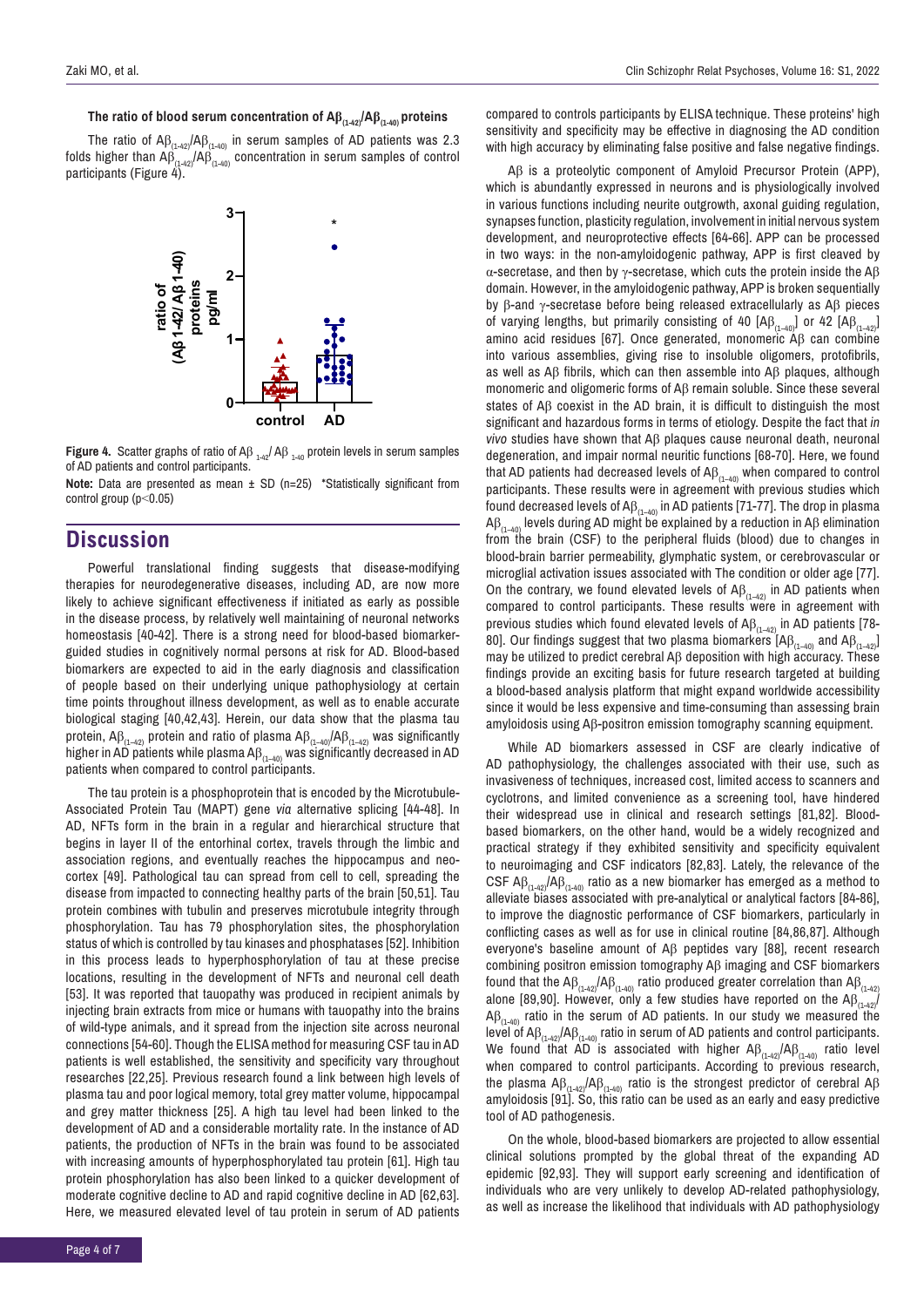are chosen for further investigations using more specific, expensive, and/or more invasive methods with limited accessibility (such as positron emission tomography imaging or CSF assessment). The widespread availability of blood-based biomarkers will also open the way for a more cost-effective, resource-efficient, and time-efficient multistep diagnostic workup, as well as aid the retooling of drug Research and Development processes, from proofs of pharmacology through clinical trial design [42,94].

## **Conclusion**

Blood-based biomarkers will be a widely known and practical approach for prediction of AD with high sensitivity and specificity equivalent to neuroimaging and CSF indicators. They will support early screening and identification of individuals who are very unlikely to develop AD-related pathophysiology. The extensive availability of blood-based biomarkers will also open the way for a cheaper and time-saver multistep diagnostic tool. In our study, we found that elevated levels of tau protein,  $AB_{(1-42)}$  protein, ratio of  $\mathsf{AB}_{(1-40)}\mathsf{AB}_{(1-40)}$  proteins and reduced level of  $\mathsf{AB}_{(1-40)}$  protein were highly sensitive and specific markers that differentiate healthy individuals from patients with AD.

# **Funding**

This research did not receive any specific grant from funding agencies in the public, commercial, or not-for-profit sectors.

## **Disclosure**

The authors declare no conflict of interest.

## **References**

- 1. Burns, Alistair, and Steve Iliffe. "[Alzheimer's Disease](https://www.bmj.com/content/338/bmj.b158)." *BMJ* 338 (2009).
- 2. Wortmann, Marc. "[Dementia: A Global Health Priority-Highlight from an ADI](https://alzres.biomedcentral.com/articles/10.1186/alzrt143) [and World Health Organization Report.](https://alzres.biomedcentral.com/articles/10.1186/alzrt143)" *Alzheimers Res Ther* 4 (2012): 1-3.
- 3. Govindarajulu, Manoj, Priyanka D. Pinky, Jenna Bloemer and Nila Ghanei, et al. ["Signaling Mechanisms of Selective PPAR](https://www.hindawi.com/journals/ppar/2018/2010675/)γ Modulators in Alzheimer's [Disease."](https://www.hindawi.com/journals/ppar/2018/2010675/) *PPAR Res* 2018 (2018): 2010675.
- 4. Rapoport, Mark, Hana N. Dawson, Lester I. Binder and Michael P. Vitek, et al. "Tau is Essential to β[-amyloid-Induced Neurotoxicity."](https://www.pnas.org/content/99/9/6364) *Proc Natl Acad Sci U S A* 99 (2002): 6364-9.
- 5. Nakaoku, Yuriko, Satoshi Saito, Yumi Yamamoto and Takakuni Maki, et al. ["The Dipeptidyl Peptidase-4 Inhibitor Linagliptin Ameliorates High](https://www.mdpi.com/1422-0067/20/10/2539)[fat Induced Cognitive Decline in Tauopathy Model Mice."](https://www.mdpi.com/1422-0067/20/10/2539) *Int J Mol Sci* 20 (2019): 2539.
- 6. Ballatore, Carlo, Virginia M-Y. Lee, and John Q. Trojanowski. ["Tau-mediated](https://www.nature.com/articles/nrn2194) [Neurodegeneration in Alzheimer's Disease and Related Disorders."](https://www.nature.com/articles/nrn2194) *Nat Rev Neurosci* 8 (2007): 663-72.
- 7. Braak, Heiko, and Kelly Del Tredici. "[The Pathological Process Underlying](https://link.springer.com/article/10.1007/s00401-010-0789-4) [Alzheimer's Disease in Individuals Under Thirty.](https://link.springer.com/article/10.1007/s00401-010-0789-4)" *Acta Neuropathol* 121 (2011): 171-81.
- 8. Holtzman, David M., Maria C. Carrillo, James A. Hendrix and Lisa J. Bain, et al. ["Tau: From Research to Clinical Development."](https://alz-journals.onlinelibrary.wiley.com/doi/10.1016/j.jalz.2016.03.018) *Alzheimers Dement* 12 (2016): 1033-9.
- 9. Noble, Wendy, Diane P. Hanger, Christopher CJ Miller, and Simon Lovestone. ["The Importance of Tau Phosphorylation for Neurodegenerative Diseases."](https://www.frontiersin.org/articles/10.3389/fneur.2013.00083/full) *Front Neurol* 4 (2013): 83.
- 10.Mandelkow, Eva-Maria, and Eckhard Mandelkow. ["Biochemistry and Cell](http://perspectivesinmedicine.cshlp.org/content/2/7/a006247) [Biology of Tau Protein in Neurofibrillary Degeneration."](http://perspectivesinmedicine.cshlp.org/content/2/7/a006247) *Cold Spring Harb Perspect Med* 2 (2012): a006247.
- 11. Buée, Luc, Thierry Bussière, Valérie Buée-Scherrer and André Delacourte, et al[. "Tau Protein Isoforms, Phosphorylation and Role in Neurodegenerative](https://www.sciencedirect.com/science/article/abs/pii/S0165017300000199?via%3Dihub) [Disorders."](https://www.sciencedirect.com/science/article/abs/pii/S0165017300000199?via%3Dihub) *Brain Res Brain Res Rev* 33 (2000): 95-130.
- 12.Molinuevo, José Luis, Scott Ayton and Richard Batrla, et al. ["Current State of](https://link.springer.com/article/10.1007/s00401-018-1932-x) [Alzheimer's Fluid Biomarkers."](https://link.springer.com/article/10.1007/s00401-018-1932-x) *Acta Neuropathol* 136 (2018): 821-53.
- 13. Hsu, Jung-Lung, Wei-Ju Lee, Yi-Chu Liao and Jiing-Feng Lirng, et al. ["Plasma Biomarkers are associated with Agitation and Regional Brain](https://www.nature.com/articles/s41598-017-05390-1) [Atrophy in Alzheimer's Disease."](https://www.nature.com/articles/s41598-017-05390-1) *Sci Rep* 7 (2017): 1-8.
- 14. Janelidze, Shorena, Erik Stomrud, Sebastian Palmqvist and Henrik Zetterberg, et al. "Plasma β[-amyloid in Alzheimer's Disease and Vascular](https://www.nature.com/articles/srep26801)  [Disease."](https://www.nature.com/articles/srep26801) *Sci Rep* 6 (2016): 1-11.
- 15. Hanon, Olivier, Jean‐Sébastien Vidal, Sylvain Lehmann and Stéphanie Bombois, et al. ["Plasma Amyloid Levels within the Alzheimer's Process and](https://alz-journals.onlinelibrary.wiley.com/doi/10.1016/j.jalz.2018.01.004)  [Correlations with Central Biomarkers."](https://alz-journals.onlinelibrary.wiley.com/doi/10.1016/j.jalz.2018.01.004) *Alzheimers Dement* 14 (2018): 858- 68.
- 16. Le Bastard, Nathalie, Judith Leurs, Walter Blomme, and Sebastiaan Engelborghs. "Plasma Amyloid-β [forms in Alzheimer's Disease and Non-](https://www.sciencedirect.com/science/article/abs/pii/S0009898115003460?via%3Dihub)[Alzheimer's Disease Patients."](https://www.sciencedirect.com/science/article/abs/pii/S0009898115003460?via%3Dihub) *J Alzheimers Dis* 21 (2010): 291-301.
- 17. Igarashi, Kazuei, Madoka Yoshida, Masaaki Waragai, and Keiko Kashiwagi. "Evaluation of Dementia by Acrolein, Amyloid-β and Creatinine." *Clin Chim Acta* 450 (2015): 56-63.
- 18. Chou, Cheng-Ta, Yi-Chu Liao, Wei-Ju Lee, and Shuu-Jiun Wang, et al. ["SORL1 Gene, Plasma Biomarkers, and the Risk of Alzheimer's Disease for](https://alzres.biomedcentral.com/articles/10.1186/s13195-016-0222-x)  [the Han Chinese Population in Taiwan."](https://alzres.biomedcentral.com/articles/10.1186/s13195-016-0222-x) *Alzheimers Res Ther* 8 (2016): 1-9.
- 19. Naik, Mala, and Harald A. Nygaard. ["Diagnosing dementia](https://onlinelibrary.wiley.com/doi/10.1002/gps.1874)‐ICD‐10 not so [Bad after All: A Comparison between Dementia Criteria according to DSM](https://onlinelibrary.wiley.com/doi/10.1002/gps.1874)‐IV [and ICD](https://onlinelibrary.wiley.com/doi/10.1002/gps.1874)‐10." *Int J Geriatr Psychiatry* 23 (2008): 279-82.
- 20. Dubois, Bruno, Howard H. Feldman, Claudia Jacova, and Steven T. DeKosky, et al. ["Research Criteria for the Diagnosis of Alzheimer's Disease: Revising](https://www.thelancet.com/journals/laneur/article/PIIS1474-4422(07)70178-3/fulltext)  [the NINCDS–ADRDA Criteria."](https://www.thelancet.com/journals/laneur/article/PIIS1474-4422(07)70178-3/fulltext) *Lancet Neurol* 6 (2007): 734-46.
- 21. Olsson, Bob, Ronald Lautner, Ulf Andreasson, and Annika Öhrfelt, et al. ["CSF and Blood Biomarkers for the Diagnosis of Alzheimer's Disease: A](https://www.thelancet.com/journals/laneur/article/PIIS1474-4422(16)00070-3/fulltext)  [Systematic Review and Meta-Analysis.](https://www.thelancet.com/journals/laneur/article/PIIS1474-4422(16)00070-3/fulltext)" *Lancet Neurol* 15 (2016): 673-84.
- 22. Tapiola, Tero, Irina Alafuzoff, Sanna-Kaisa Herukka and Laura Parkkinen, et al. "Cerebrospinal Fluid β[-amyloid 42 and Tau Proteins as Biomarkers of](https://jamanetwork.com/journals/jamaneurology/fullarticle/796677)  [Alzheimer-type Pathologic Changes in the Brain."](https://jamanetwork.com/journals/jamaneurology/fullarticle/796677) *Arch Neurol* 66 (2009): 382-9.
- 23. Hulstaert, F., K. B[lennow, Adrian Ivanoiu, and H. C. Schoonderwaldt, et al.](https://n.neurology.org/content/52/8/1555)  ["Improved Discrimination of AD Pa](https://n.neurology.org/content/52/8/1555)tients using β-amyloid (1-42) and Tau Levels in CSF." *Neurology* 52 (1999): 1555-62.
- 24. Jack, C. R., D. W. Dickson, J. E. Parisi, and Y. C. Xu, et al. ["Antemortem MRI](https://n.neurology.org/content/58/5/750)  [Findings Correlate with Hippocampal Neuropathology in typical Aging and](https://n.neurology.org/content/58/5/750)  [Dementia."](https://n.neurology.org/content/58/5/750) *Neurology* 58 (2002): 750-7.
- 25. Chiu, Ming‐Jang, Ya‐Fang Chen, Ta‐Fu Chen, and Shieh‐Yueh Yang, et al. ["Plasma Tau as a Window to the Brain—Negative associations with](https://onlinelibrary.wiley.com/doi/abs/10.1002/hbm.22390)  [Brain Volume and Memory Function in Mild Cognitive Impairment and early](https://onlinelibrary.wiley.com/doi/abs/10.1002/hbm.22390)  [Alzheimer's Disease."](https://onlinelibrary.wiley.com/doi/abs/10.1002/hbm.22390) *Hum Brain Mapp* 35 (2014): 3132-42.
- 26. Zetterberg, Henrik, David Wilson, Ulf Andreasson, and Lennart Minthonet, et al. ["Plasma Tau levels in Alzheimer's Disease."](https://alzres.biomedcentral.com/articles/10.1186/alzrt163) *Alzheimers Res Ther* 5 (2013): 1-3.
- 27.Mielke, Michelle M., Clinton E. Hagen, Jing Xu, and Xiyun Chai, et al. ["Plasma](https://alz-journals.onlinelibrary.wiley.com/doi/10.1016/j.jalz.2018.02.013)  Phospho‐[Tau181 increases with Alzheimer's Disease Clinical Severity](https://alz-journals.onlinelibrary.wiley.com/doi/10.1016/j.jalz.2018.02.013)  and is Associated with Tau‐and Amyloid‐[Positron Emission Tomography."](https://alz-journals.onlinelibrary.wiley.com/doi/10.1016/j.jalz.2018.02.013)  *Alzheimers Dement* 14 (2018): 989-97.
- 28. Yanamandra, Kiran, Tirth K. Patel, Hong Jiang, and Suzanne Schindler, et al. ["Anti-Tau Antibody Administration increases Plasma Tau in Transgenic Mice](https://www.science.org/doi/10.1126/scitranslmed.aal2029)  [and Patients with Tauopathy."](https://www.science.org/doi/10.1126/scitranslmed.aal2029) *Sci Transl Med* 9 (2017): eaal2029.
- 29.Mattsson, Niklas, Henrik Zetterberg, Shorena Janelidze, and Philip S. Insel, et al. ["Plasma Tau in Alzheimer Disease."](https://n.neurology.org/content/87/17/1827) *Neurology* 87 (2016): 1827-35.
- 30. Jiang, Teng, Peng-Yu Gong, Meng-Shan Tan, and Xiao Xue, et al. ["Soluble](https://link.springer.com/article/10.1007/s40520-019-01122-9)  [TREM1 Concentrations are Increased and Positively Correlated with Total](https://link.springer.com/article/10.1007/s40520-019-01122-9)  [Tau Levels in the Plasma of Patients with Alzheimer's Disease."](https://link.springer.com/article/10.1007/s40520-019-01122-9) *Aging Clin Exp Res* 31 (2019): 1801-5.
- 31. Tsai, Chia-Lin, Chih-Sung Liang, Jiunn-Tay Lee, and Ming-Wei Su, et al. ["Associations between Plasma Biomarkers and Cognition in Patients with](https://www.mdpi.com/2077-0383/8/11/1893)  [Alzheimer's Disease and Amnestic Mild Cognitive Impairment: A Cross](https://www.mdpi.com/2077-0383/8/11/1893)[sectional and Longitudinal Study."](https://www.mdpi.com/2077-0383/8/11/1893) *J Clin Med* 8 (2019): 1893.
- 32. Kim, Kayoung, Min-Ji Kim, Da Won Kim, and Su Yeong Kim, et al. ["Clinically](https://www.nature.com/articles/s41467-019-13901-z)  [Accurate Diagnosis of Alzheimer's Disease via Multiplexed Sensing of Core](https://www.nature.com/articles/s41467-019-13901-z)  [Biomarkers in Human Plasma."](https://www.nature.com/articles/s41467-019-13901-z) *Nat Commun* 11 (2020): 1-9.
- 33. Tatebe, Harutsugu, Takashi Kasai, Takuma Ohmichi, and Yusuke Kishi, et al. ["Quantification of Plasma Phosphorylated Tau to use as a Biomarker for](https://molecularneurodegeneration.biomedcentral.com/articles/10.1186/s13024-017-0206-8)  [Brain Alzheimer Pathology: Pilot Case-Control Studies including Patients](https://molecularneurodegeneration.biomedcentral.com/articles/10.1186/s13024-017-0206-8)  [with Alzheimer's Disease and Down Syndrome."](https://molecularneurodegeneration.biomedcentral.com/articles/10.1186/s13024-017-0206-8) *Mol Neurodegener* 12 (2017): 1-11.
- 34. Park, Jong-Chan, Sun-Ho Han, Dahyun Yi, and Min Soo Byun, et al. "Plasma Tau/Amyloid-β[1–42 Ratio Predicts Brain Tau Deposition and](https://academic.oup.com/brain/article/142/3/771/5292577?login=false)  [Neurodegeneration in Alzheimer's Disease."](https://academic.oup.com/brain/article/142/3/771/5292577?login=false) *Brain* 142 (2019): 771-86.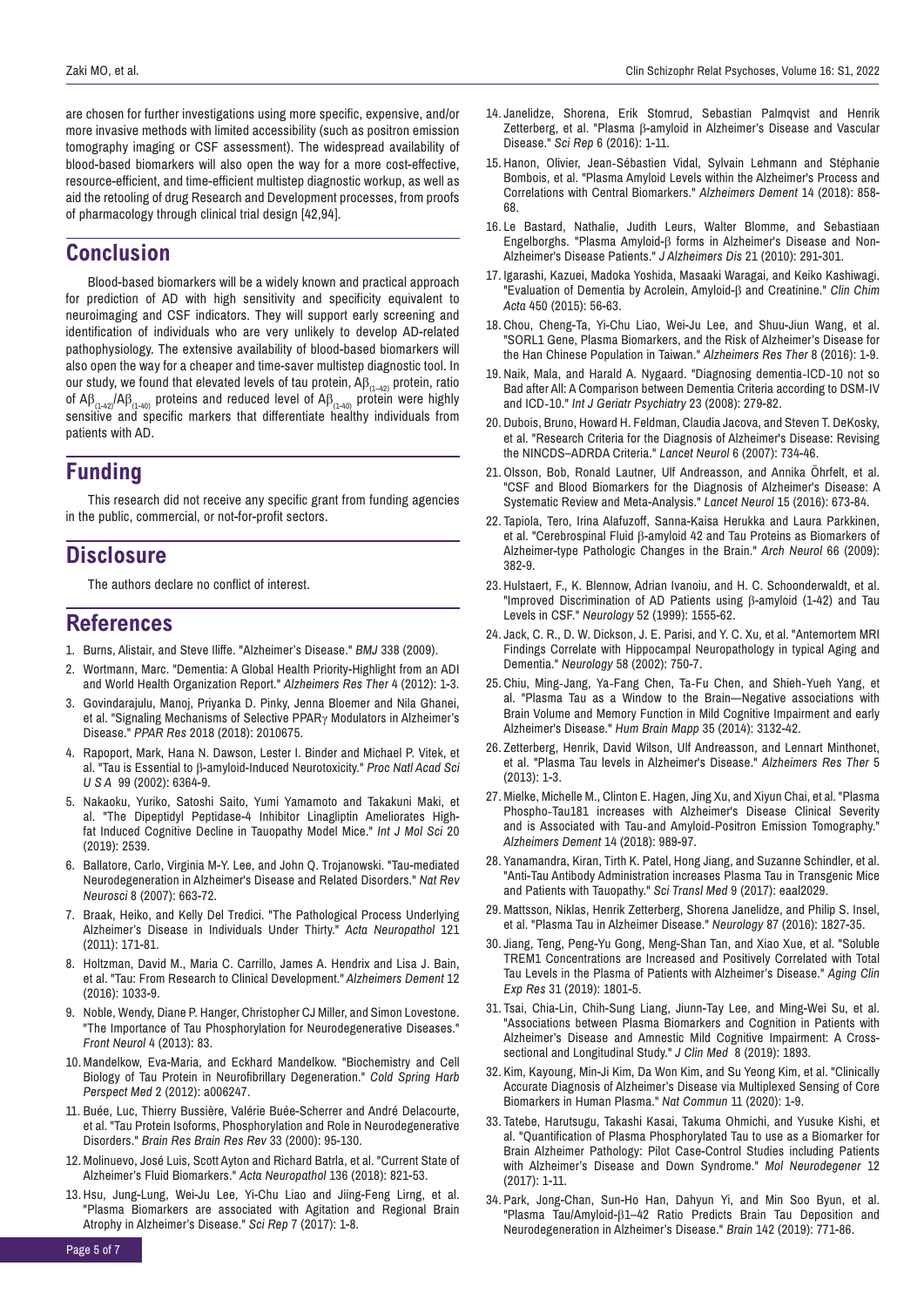- 35. Tuijl, Jolien P., Evert M. Scholte, Anton JM de Craen, and Roos C. van der Mast. ["Screening for Cognitive Impairment in Older General Hospital](https://onlinelibrary.wiley.com/doi/10.1002/gps.2776) Patients: Comparison of the Six‐[Item Cognitive Impairment Test with the](https://onlinelibrary.wiley.com/doi/10.1002/gps.2776) Mini‐[Mental State Examination."](https://onlinelibrary.wiley.com/doi/10.1002/gps.2776) *Int J Geriatr Psychiatry* 27 (2012): 755-62.
- 36. Folstein, Marshal F., Susan E. Folstein, and Paul R. McHugh. [""Mini-mental](https://www.sciencedirect.com/science/article/abs/pii/0022395675900266?via%3Dihub) [State": A Practical Method for Grading the Cognitive State of Patients for the](https://www.sciencedirect.com/science/article/abs/pii/0022395675900266?via%3Dihub) [Clinician."](https://www.sciencedirect.com/science/article/abs/pii/0022395675900266?via%3Dihub) *J Psychiatr Res* 12 (1975): 189-98.
- 37. Tombaugh, Tom N., and Nancy J. McIntyre. "The Mini‐[mental State](https://agsjournals.onlinelibrary.wiley.com/doi/10.1111/j.1532-5415.1992.tb01992.x) [Examination: A Comprehensive Review."](https://agsjournals.onlinelibrary.wiley.com/doi/10.1111/j.1532-5415.1992.tb01992.x) *J Am Geriatr Soc* 40 (1992): 922- 35.
- 38. Nieuwenhuis-Mark, Ruth E. ["The Death Knoll for the MMSE: Has it Outlived](https://journals.sagepub.com/doi/10.1177/0891988710363714) [its Purpose?."](https://journals.sagepub.com/doi/10.1177/0891988710363714) *J Geriatr Psychiatry Neurol* 23 (2010): 151-7.
- 39. Bradford, Marion M. ["A Rapid and Sensitive Method for the Quantitation](https://www.sciencedirect.com/science/article/abs/pii/0003269776905273?via%3Dihub) [of Microgram Quantities of Protein Utilizing the Principle of Protein-dye](https://www.sciencedirect.com/science/article/abs/pii/0003269776905273?via%3Dihub) [Binding."](https://www.sciencedirect.com/science/article/abs/pii/0003269776905273?via%3Dihub) *Anal Biochem* 72 (1976): 248-54.
- 40. Sperling, Reisa A., [Jason Karlawish, and Keith A.](https://doi.org/10.3389/fneur.2017.00328) Johnson. ["Preclinical](https://www.nature.com/articles/nrneurol.2012.241) [Alzheimer disease—the Challenges ahead."](https://www.nature.com/articles/nrneurol.2012.241) *Nat Rev Neurol* 9 (2013): 54- 58.
- 41. Aisen, Paul S., Bruno Vellas, and Harald Hampel. ["Moving Towards Early](https://www.nature.com/articles/nrd3842-c1) [Clinical Trials for Amyloid-targeted Therapy in Alzheimer's Disease."](https://www.nature.com/articles/nrd3842-c1) *Nat Rev Drug Discov* 12 (2013): 324.
- 42. Hampel, Harald, Andrea Vergallo, Lisi Flores Aguilar, and Norbert Benda, et al. ["Precision Pharmacology for Alzheimer's Disease."](https://www.sciencedirect.com/science/article/abs/pii/S1043661817313300?via%3Dihub) *Pharmacol Res* 130 (2018): 331-65.
- 43.Martiskainen, Henna, Sanna‐Kaisa Herukka, Alena Stančáková, and Jussi Paananen, et al. "Decreased Plasma β‐[amyloid in the Alzheimer's Disease](https://onlinelibrary.wiley.com/doi/10.1002/ana.24969) [APP A673T Variant Carriers."](https://onlinelibrary.wiley.com/doi/10.1002/ana.24969) *Ann Neurol* 82 (2017): 128-32.
- 44. Pittman, Alan M., Hon-Chung Fung, and Rohan de Silva. ["Untangling the](https://academic.oup.com/hmg/article/15/suppl_2/R188/623134?login=false) [Tau Gene association with Neurodegenerative Disorders."](https://academic.oup.com/hmg/article/15/suppl_2/R188/623134?login=false) *Hum Mol Genet* 15 (2006): R188-95.
- 45. Andreadis, Athena, William M. Brown, and Kenneth S. Kosik. ["Structure and](https://pubs.acs.org/doi/abs/10.1021/bi00158a027) [Novel Exons of the Human Tau Gene."](https://pubs.acs.org/doi/abs/10.1021/bi00158a027) *Biochemistry* 31 (1992): 10626-33.
- 46. Andreadis, Athena. ["Tau Gene Alternative Splicing: Expression](https://www.sciencedirect.com/science/article/pii/S0925443904001541?via%3Dihub) [patterns, Regulation and Modulation of Function in Normal Brain and](https://www.sciencedirect.com/science/article/pii/S0925443904001541?via%3Dihub) [Neurodegenerative Diseases."](https://www.sciencedirect.com/science/article/pii/S0925443904001541?via%3Dihub) *Biochim Biophys Acta* 1739 (2005): 91-103.
- 47. Goedert, M. G. S. M., M. G. Spillantini, R. Jakes, and D. Rutherford, et al. ["Multiple Isoforms of Human Microtubule-associated Protein Tau: Sequences](https://www.cell.com/neuron/pdf/0896-6273(89)90210-9.pdf?_returnURL=https%3A%2F%2Flinkinghub.elsevier.com%2Fretrieve%2Fpii%2F0896627389902109%3Fshowall%3Dtrue) [and Localization in Neurofibrillary Tangles of Alzheimer's Disease."](https://www.cell.com/neuron/pdf/0896-6273(89)90210-9.pdf?_returnURL=https%3A%2F%2Flinkinghub.elsevier.com%2Fretrieve%2Fpii%2F0896627389902109%3Fshowall%3Dtrue) *Neuron* 3 (1989): 519-26.
- 48. Goedert, M., C. M. Wischik, R. A. Crowther, and J. E. Walker, et al. ["Cloning](https://www.pnas.org/content/85/11/4051) [and Sequencing of the cDNA Encoding a Core Protein of the Paired Helical](https://www.pnas.org/content/85/11/4051) [Filament of Alzheimer Disease: Identification as the Microtubule-associated](https://www.pnas.org/content/85/11/4051) [Protein Tau."](https://www.pnas.org/content/85/11/4051) Proc Natl Acad Sci U S A 85 (1988): 4051-5.
- 49. Braak, Heiko, and Eva Braak. ["Neuropathological Stageing of Alzheimer](https://link.springer.com/article/10.1007/BF00308809)[related Changes."](https://link.springer.com/article/10.1007/BF00308809) *Acta Neuropathol* 82 (1991): 239-59.
- 50. Liu, Li, Valerie Drouet, Jessica W. Wu, and Menno P. Witter, et al. "Transsynaptic Spread of Tau Pathology In Vivo." *PloS One* 7 (2012): e31302.
- 51. Jucker, Mathias, and Lary C. Walker. ["Self-propagation of Pathogenic Protein](https://journals.plos.org/plosone/article?id=10.1371/journal.pone.0031302) [Aggregates in Neurodegenerative Diseases."](https://journals.plos.org/plosone/article?id=10.1371/journal.pone.0031302) *Nature* 501 (2013): 45-51.
- 52. Billingsley, Melvin L., and Randall L. Kincaid. ["Regulated Phosphorylation](https://portlandpress.com/biochemj/article-abstract/323/3/577/33938/Regulated-phosphorylation-and-dephosphorylation-of?redirectedFrom=fulltext) [and Dephosphorylation of Tau Protein: Effects on Microtubule Interaction,](https://portlandpress.com/biochemj/article-abstract/323/3/577/33938/Regulated-phosphorylation-and-dephosphorylation-of?redirectedFrom=fulltext) [Intracellular Trafficking and Neurodegeneration."](https://portlandpress.com/biochemj/article-abstract/323/3/577/33938/Regulated-phosphorylation-and-dephosphorylation-of?redirectedFrom=fulltext) *Biochem J* 323 (1997): 577-91.
- 53.Morris, Meaghan, Sumihiro Maeda, Keith Vossel, and Lennart Mucke. ["The](https://www.cell.com/neuron/fulltext/S0896-6273(11)00311-4?_returnURL=https%3A%2F%2Flinkinghub.elsevier.com%2Fretrieve%2Fpii%2FS0896627311003114%3Fshowall%3Dtrue) [Many Faces of Tau."](https://www.cell.com/neuron/fulltext/S0896-6273(11)00311-4?_returnURL=https%3A%2F%2Flinkinghub.elsevier.com%2Fretrieve%2Fpii%2FS0896627311003114%3Fshowall%3Dtrue) *Neuron* 70 (2011): 410-26.
- 54. Smolek, Tomas, Veronika Cubinkova, Veronika Brezovakova, and Bernadeta Valachova, et al. ["Genetic Background Influences the Propagation of Tau](https://www.frontiersin.org/articles/10.3389/fnagi.2019.00343/full) [Pathology in Transgenic Rodent Models of Tauopathy."](https://www.frontiersin.org/articles/10.3389/fnagi.2019.00343/full) *Front Aging Neurosci*  11 (2019): 343.
- 55. Gibbons, Garrett S., Rachel A. Banks, Bumjin Kim, and Hong Xu, et al. ["GFP-Mutant Human Tau Transgenic Mice Develop Tauopathy Following](https://www.jneurosci.org/content/37/47/11485) [CNS Injections of Alzheimer's Brain-Derived Pathological Tau or Synthetic](https://www.jneurosci.org/content/37/47/11485) [Mutant Human Tau Fibrils."](https://www.jneurosci.org/content/37/47/11485) *J Neurosci* 37 (2017): 11485-94.
- 56. Ahmed, Zeshan, Jane Cooper, Tracey K. Murray, and Katya Garn, et al. ["A Novel In Vivo Model of Tau Propagation with Rapid and Progressive](https://link.springer.com/article/10.1007/s00401-014-1254-6) [Neurofibrillary Tangle Pathology: The Pattern of Spread is determined by](https://link.springer.com/article/10.1007/s00401-014-1254-6) [Connectivity, not Proximity."](https://link.springer.com/article/10.1007/s00401-014-1254-6) *Acta Neuropathol* 127 (2014): 667-83.
- 57. Guo, Jing L., Sneha Narasimhan, Lakshmi Changolkar, and Zhuohao He, et al. ["Unique Pathological Tau Conformers from Alzheimer's brains Transmit](https://rupress.org/jem/article/213/12/2635/42064/Unique-pathological-tau-conformers-from-Alzheimer) [Tau Pathology in Nontransgenic Mice."](https://rupress.org/jem/article/213/12/2635/42064/Unique-pathological-tau-conformers-from-Alzheimer) *J Exp Med* 213 (2016): 2635-54.
- 58. Lasagna-Reeves, Cristian A., Diana L. Castillo-Carranza, Urmi Sengupta, and Marcos J. Guerrero-Munoz, et al. ["Alzheimer Brain-Derived Tau](https://www.nature.com/articles/srep00700) [Oligomers Propagate Pathology from Endogenous Tau."](https://www.nature.com/articles/srep00700) *Sci Rep* 2 (2012): 1-7.
- 59. Clavaguera, Florence, Tristan Bolmont, R. Anthony Crowther, and Dorothee Abramowski, et al. ["Transmission and Spreading of Tauopathy in Transgenic](https://www.nature.com/articles/ncb1901)  [Mouse Brain."](https://www.nature.com/articles/ncb1901) *Nat Cell Biol* 11 (2009): 909-13.
- 60. Zaki, Mennatallah O., Doaa A. Elsherbiny, Mohamed Salama, and Samar S. Azab. ["Potential Role of Drug Repositioning Strategy \(DRS\) for Management](https://www.sciencedirect.com/science/article/abs/pii/S0024320521012546?via%3Dihub) [of Tauopathy."](https://www.sciencedirect.com/science/article/abs/pii/S0024320521012546?via%3Dihub) *Life Sci* 291 (2021): 120267.
- 61. Brunden, Kurt R., John Q. Trojanowski and Virginia M-Y. Lee. ["Advances](https://www.nature.com/articles/nrd2959)  [in Tau-Focused Drug Discovery for Alzheimer's Disease and Related](https://www.nature.com/articles/nrd2959) [Tauopathies."](https://www.nature.com/articles/nrd2959) *Nat Rev Drug Discov* 8 (2009): 783-793.
- 62. Blom, Elin S, Vilmantas Giedraitis, Henrik Zetterberg and Hiroaki Fukumoto, et al. ["Rapid Progression from Mild Cognitive Impairment to Alzheimer's](https://www.karger.com/Article/Abstract/216841) [Disease in Subjects with Elevated Levels of Tau in Cerebrospinal Fluid and](https://www.karger.com/Article/Abstract/216841) [the APOE epsilon4/epsilon4 Genotype."](https://www.karger.com/Article/Abstract/216841) *Dement Geriatr Cogn Disord* 27 (2009): 458-64.
- 63. Kajsa, Sämgård, Henrik Zetterberg, Kaj Blennow and Oskar Hansson, et al. ["Cerebrospinal Fluid Total Tau as a Marker of Alzheimer's Disease Intensity."](https://onlinelibrary.wiley.com/doi/10.1002/gps.2353) *Int J Geriatr Psychiatry* 25 (2010): 403-410.
- 64. Christina, Priller, Thomas Bauer, Gerda Mitteregger and Bjarne Krebs, et al. ["Synapse Formation and Function is Modulated by the Amyloid Precursor](https://www.jneurosci.org/content/26/27/7212) [Protein."](https://www.jneurosci.org/content/26/27/7212) *J Neurosci* 26 (2006): 7212-7221.
- 65. Young-Pearse, Tracy L., Allen C. Chen, Rui Chang and Cesar Marquez, et al. ["Secreted APP Regulates the Function of Full-Length APP in Neurite](https://neuraldevelopment.biomedcentral.com/articles/10.1186/1749-8104-3-15) [Outgrowth through Interaction with Integrin Beta1."](https://neuraldevelopment.biomedcentral.com/articles/10.1186/1749-8104-3-15) *Neural Dev* 3 (2008): 1-14.
- 66.Mueller, Matthew C., Bradley J. Baranowski and Grant C. Hayward. ["New](https://www.jneurosci.org/content/38/3/515) [Insights on the Role of Residue 673 of APP in Alzheimer's Disease."](https://www.jneurosci.org/content/38/3/515) *J Neurosci* 38 (2018): 515-517.
- 67. Haass, Christian, Christoph Kaether, Gopal Thinakaran and Sangram Sisodia. ["Trafficking and Proteolytic Processing of APP."](http://perspectivesinmedicine.cshlp.org/content/2/5/a006270) *Cold Spring Harb Perspect Med* 2 (2012): a006270.
- 68. Shah, Palak, Neeta Lal, Elaine Leung and David E. Traul, et al. "Neuronal and Axonal Loss are Selectively Linked to Fibrillar Amyloid- within Plaques of the Aged Primate Cerebral Cortex." *Am J pathol* 177 (2010): 325-333.
- 69.Meyer-Luehmann, Melanie, Matthew Mielke, Tara L. Spires-Jones and Will Stoothoff, et al. ["A Reporter of Local Dendritic Translocation Shows](https://www.jneurosci.org/content/29/40/12636) [Plaque-Related Loss of Neural System Function in APP-Transgenic Mice."](https://www.jneurosci.org/content/29/40/12636) *J Neurosci* 29 (2009): 12636-12640.
- 70.Meyer-Luehmann, Melanie, Tara L. Spires-Jones, Claudia Prada and Monica Garcia-Alloza, et al. ["Rapid Appearance and Local Toxicity of Amyloid-](https://www.nature.com/articles/nature06616)β [Plaques in a Mouse Model of Alzheimer's Disease."](https://www.nature.com/articles/nature06616) *Nature* 451 (2008): 720- 724.
- 71. Fan, Ling-Yun, Kai-Yuan Tzen, Ya-Fang Chen and Ta-Fu Chen, et al. ["The](https://www.frontiersin.org/articles/10.3389/fnagi.2018.00175/full)  [Relation between Brain Amyloid Deposition, Cortical Atrophy, and Plasma](https://www.frontiersin.org/articles/10.3389/fnagi.2018.00175/full) [Biomarkers in Amnesic Mild Cognitive Impairment and Alzheimer's Disease."](https://www.frontiersin.org/articles/10.3389/fnagi.2018.00175/full)  *Front Aging Neurosci* 10 (2018): 175.
- 72. Tang, Sung-Chun, Kai-Chien Yang, Chih-Hao Chen and Shieh-Yueh Yang, et al. "Plasma -Amyloids and Tau Proteins in Patients with Vascular Cognitive [Impairment."](https://link.springer.com/article/10.1007/s12017-018-8513-y) *Neuromolecular Med* 20 (2018): 498-503.
- 73. Lee, Ni-Chung, Shieh-Yueh Yang, Jen-Jie Chieh and Po-Tsang Huang, et al. ["Blood Beta-Amyloid and Tau in Down Syndrome: A Comparison with](https://www.frontiersin.org/articles/10.3389/fnagi.2016.00316/full) [Alzheimer's Disease."](https://www.frontiersin.org/articles/10.3389/fnagi.2016.00316/full) *Front Aging Neurosci* 8 (2017): 316.
- 74. Tzen, Kai-Yuan, Shieh-Yueh Yang, Ta-Fu Chen and Ting-Wen Cheng, et al. "Plasma Aβ [but not Tau is Related to Brain PiB Retention in Early Alzheimer's](https://pubs.acs.org/doi/10.1021/cn500101j) [Disease."](https://pubs.acs.org/doi/10.1021/cn500101j) *ACS Chem Neurosci* 5 (2014): 830-836.
- 75. Kleinschmidt, Martin, Robby Schoenfeld, Claudia Göttlich and Daniel Bittner, et al. ["Characterizing Aging, Mild Cognitive Impairment, and Dementia](https://content.iospress.com/articles/journal-of-alzheimers-disease/jad143189) [with Blood-Based Biomarkers and Neuropsychology."](https://content.iospress.com/articles/journal-of-alzheimers-disease/jad143189) *J Alzheimers Dis* 50 (2016): 111-126.
- 76. Poljak, Anne, John D Crawford, George A Smythe and Henry Brodaty, et al. ["The Relationship Between Plasma A](http://www.eurekaselect.com/article/72618)β Levels, Cognitive Function and [Brain Volumetrics: Sydney Memory and Ageing Study."](http://www.eurekaselect.com/article/72618) *Curr Alzheimer Res* 13 (2016): 243-255.